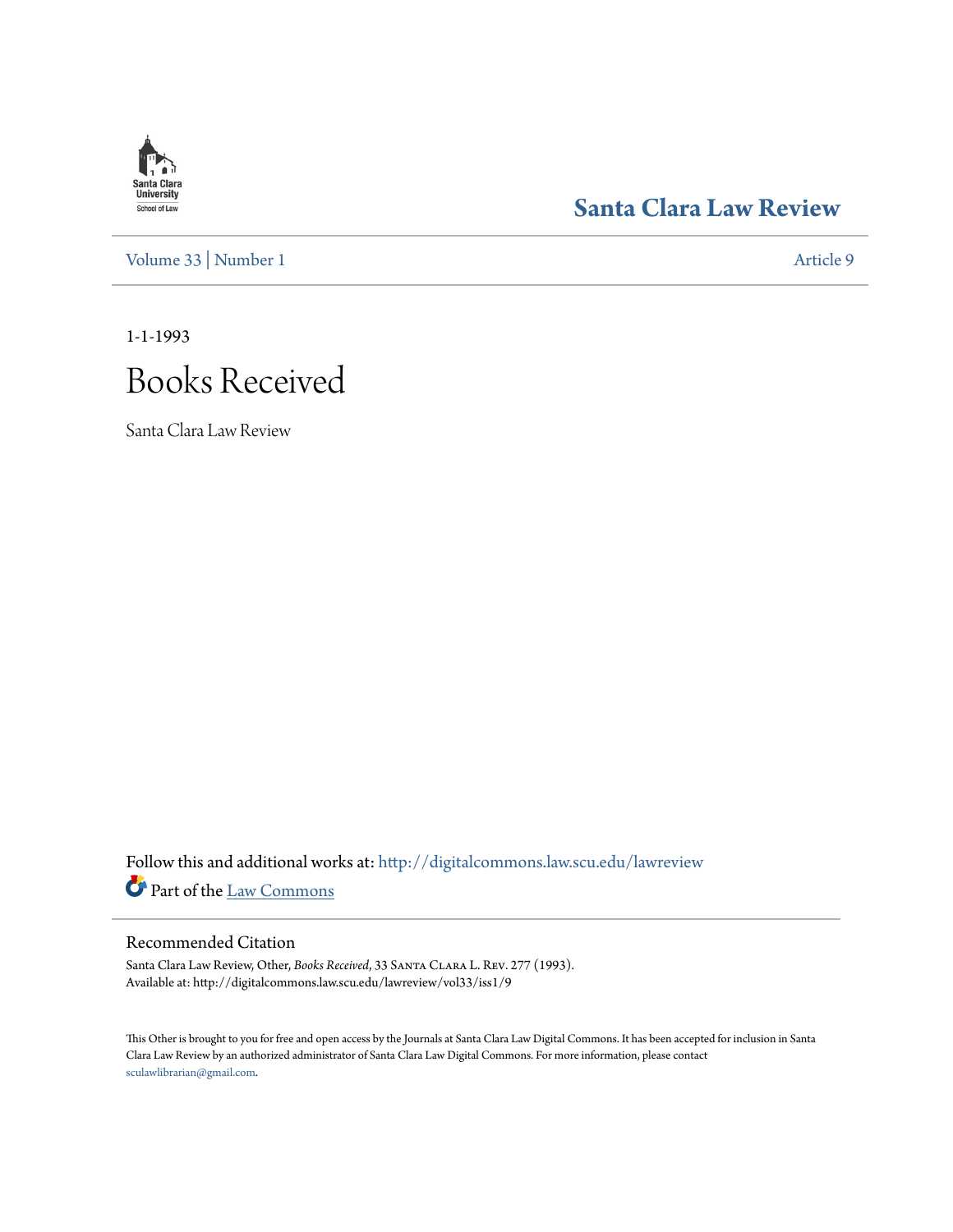#### **BOOKS RECEIVED**

**Effective Introduction of Evidence in California.** Edited **by** Anne Harris. Berkeley, **CA:** California Continuing Education of the Bar. **1990. Pp.** xx **+** 614. Hardcover. **\$85.00.**

*Effective Introduction of Evidence in California* is intended to provide a quick reference guide and a checklist of information for both civil and criminal litigators in proceedings governed **by** the California Evidence Code. The book is designed to answer unexpected evidentiary problems that may arise during adversarial proceedings and to assist attorneys preparing for direct examination of witnesses.

The author of the preface states that the book is designed to prepare attorneys for the unexpected and to assist them in their "relentless **. . .** pursuit of a way to admit evidence that is important to the case." The goal of the book is "to guide attorneys through [witness] preparation **. . .** so well that once in court they will be able to concentrate on what the witnesses are saying and how they are affecting the trier of fact."

Fifteen contributors have pooled their talent and litigation expertise to provide a concise, readily accessible guide for the attorney preparing a witness or facing a formidable adversary in the courtroom. Richard P. Caputo, past President of the Santa Clara County Trial Lawyers' Association, former member of the Board of Governors of the California Trial Lawyer's Association, and graduate of Santa Clara University School of Law is among the authors. Contributors include Donald **D.** Howard of McCutchen, Doyle, Brown **&** Enerson in San Jose, California; David Malnick, who practices in Cupertino, California and is a faculty member of. the federal practice program, **U.S.** District Court, Northern District; and Robert Franklin, who practices with Murray and Murray in Palo Alto, California. Consultants who reviewed the material include two justices of Division Three of the First Appellate District Court of Appeal, four superior court judges, and one retired superior court judge.

The strength of this book lies in its concise format and its easily accessible checklist of requirements, possible objections, sample questions, practice tips, alternative methods of admissibility, and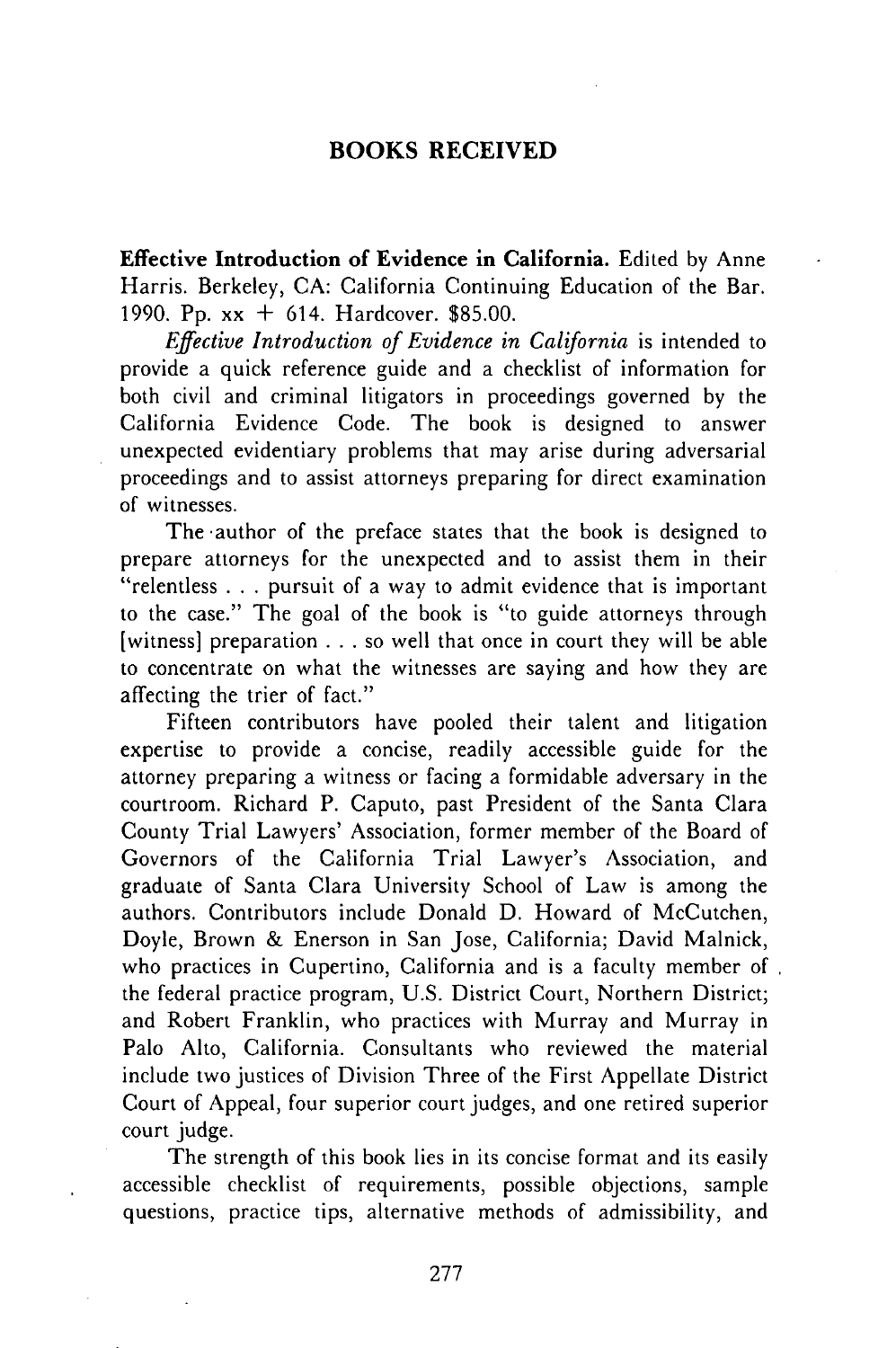relevant evidence code sections. The book is a veritable evidence "cookbook" for the litigator. The first seven chapters cover general information such as witness preparation, laying a foundation, and asking questions effectively.

Chapters Eight through Fifty-Three, the heart of the book, are organized alphabetically and clearly tabbed to assist the reader who must access a rule quickly. The book expertly navigates through the shoals of character evidence, hearsay exceptions, felony convictions used to impeach in civil trials, parol evidence, privileges, best evidence, and physical evidence.

The first section of each chapter, set off in a box, briefly summarizes the rule that is the focus of the chapter and cites the relevant section of the evidence code. Below each rule, the requirements are placed on the left side of the page and possible objections that may be made are placed opposite the requirements on the right side of the page.

The next section of each chapter, highlighted in grey, contains sample question segments for different hypothetical cases. Interspersed within the question segments are practice tips that give tactical advice, suggest objections that may be made to practical questions, and provide strategies for countering those objections. Margin notes explain why the questions are appropriate.

A "Comment" section follows the question segment and details procedures relevant to the evidence rule. A "Subpena Necessary Witnesses" section lists the type of witnesses or evidence it may be necessary to subpoena to meet foundational requirements. Each chapter also contains a "Consider Alternative Methods of Admissibility" section that provides a checklist of other avenues for successfully introducing evidence that does not meet the requirements of the evidence rule discussed in that chapter. The last section sets out relevant evidence code sections and provides a cross-reference to other books or treatises on the topic.

The book's success is due, in large part, to its format. The chapters are short; they vary in length from about three pages to twelve pages. Each section within a chapter is concise. It is not necessary to wade through pages of explanation; the material is pared to the essentials. Bullets, tabs, bold type, and concise checklists make the material easy to access quickly. Sample questions on direct and cross-examination are highlighted. The format is invaluable to the litigator who must quickly reference evidence code sections and rules to support or object to the introduction of evidence. The chapters provide useful checklists of material to elicit from a witness.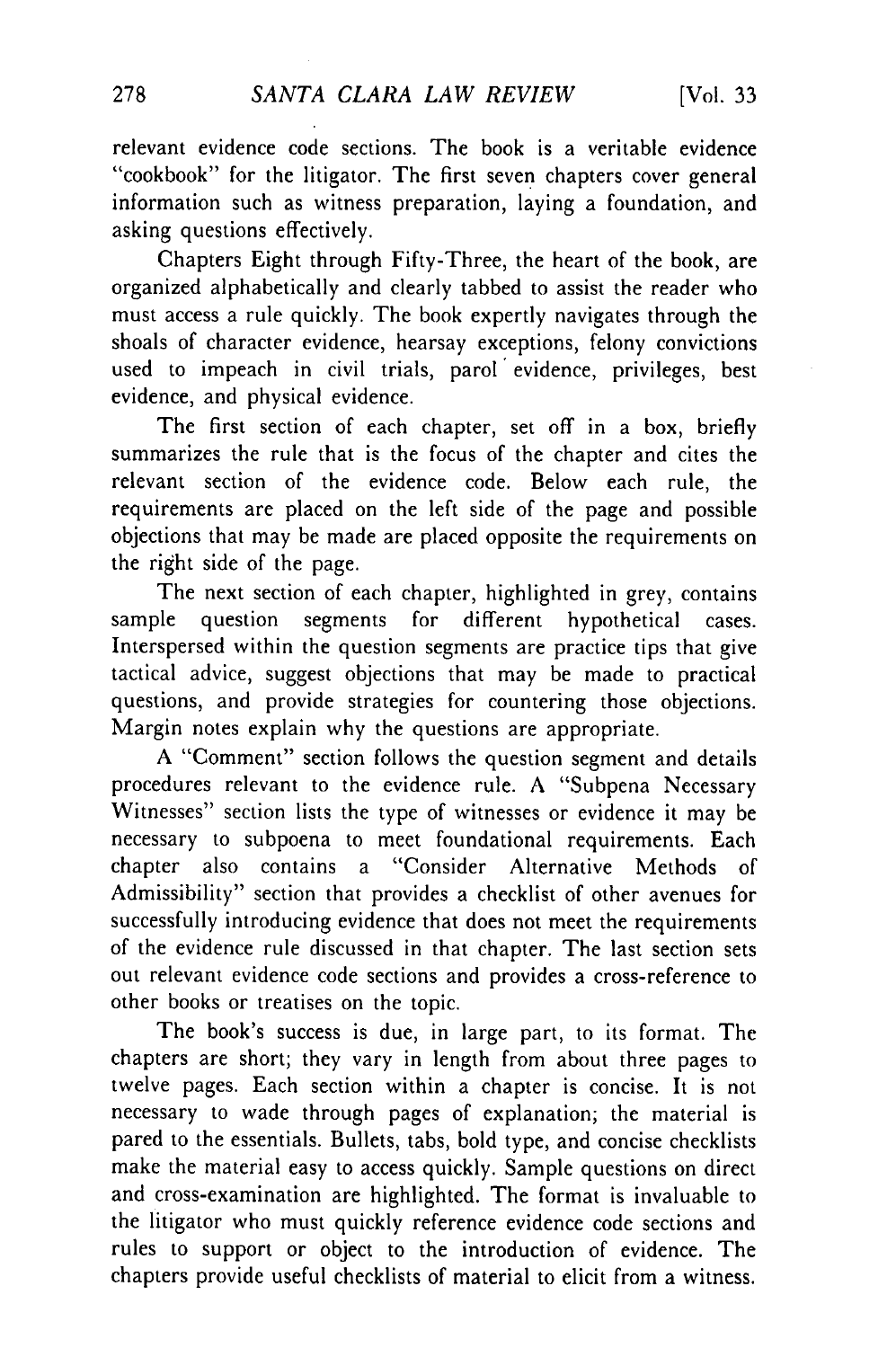The questions offer helpful models of ways to phrase questions and of the order in which to ask them.

The book is not a substitute for a substantive evidence text or a detailed treatise. It is, however, an effective courtroom tool for the litigator.

Prison Population **and Criminal Justice Policy in California. By** Franklin E. Zimring and Gordon Hawkins. Berkeley, CA: Institute of Governmental Studies Press, 1992. Pp.  $x + 72$ . Paperback. \$7.95.

This book is a new study by two University of California, Berkeley law professors who challenge California prison population projections and the need for a multibillion dollar prison-building program. At a time when California is struggling to trim \$10.7 billion from a budget of more than \$50 billion, this book is a timely examination of projected expenditures on prisons. According to the California State Department of Finance, more money is allocated to prison building in California than to education or natural resources and environmental quality. Zimring and Hawkins propose a fundamental restructuring of the prison system; they challenge the assumptions of those whose view is that the way to win the "war on drugs" and achieve law and order is to build more prisons. The book contains a careful balancing of policy considerations and a detailed analytical study of the projections and strategies of the Department of Corrections and of state lawmakers.

In Chapter One, Zimring and Hawkins examine the statistical data on prison growth from the 1950's through the 1990's and compare growth rates to trends in crime and changes in sentencing. They find that it was not until 1981 that jail and prison populations began to increase dramatically. The number of person incarcerated in California grew by 114,000 over the decade of the 1980's and the population in confinement at the end of the decade was about threeand-a-half times as large as the jail and prison total at the beginning of the decade. The authors conclude that "the major explanation of the prison population expansion of the 1980's is a change in [sentencing] policy rather than a change in California's population or in the character of its crime." They also emphasize that the trend towards tougher sentencing policy was not uniformly spread across California counties. During the 1980's, the proportion of convictions leading to prison doubled outside of Los Angeles but more than tripled in Los Angeles.

Zimring and Hawkins claim that parole failures, drug offenders, and nonpersistent property felons have contributed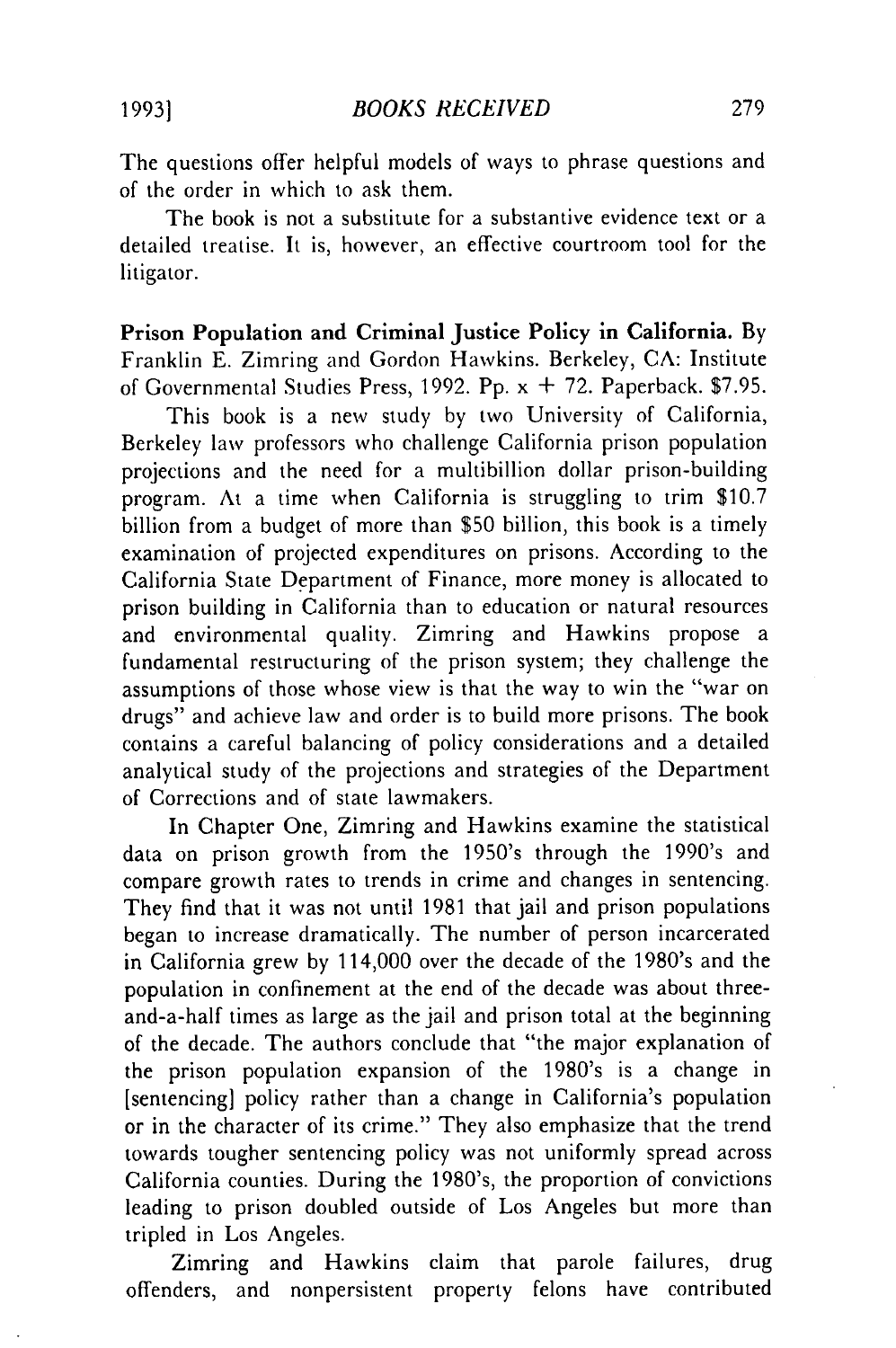disproportionately to prison population growth. They suggest methods that might be used to reduce the commitment rate of these three groups without structural change in the criminal justice system. They also outline some changes in the structure of sentencing, release determination, and correctional funding that would further reduce prison population.

In Chapter Two, the authors critique the 1990 report of the Blue Ribbon Commission, an advisory body created by statute in 1987. The aim of the Commission was to determine strategies for dealing with prison overcrowding without reducing public safety. The authors conclude that the report fails to provide any prison population impact estimates for its recommendations and to set any targets or goals. Zimring and Hawkins argue that an acceptable analysis of policy designed to reduce prison crowding should:

1. Focus on those offenses and offenders that have disproportionately contributed to the prison population explosion of the 1980's and early 1990's.

2. Consider a variety of different approaches as alternatives or supplements to be addressed to these targeted offender groups.

3. Speak frankly about the related issues of prison population projections and prison policy.

4. Address rather than avoid the financial and security costs of shifting particular target groups from prison to nonprison environments.

Chapter Three discusses alternative methods for reducing the extent of imprisonment for parole violators, drug offenses, and nonviolent property felons without requiring structural changes in the criminal justice system. The authors suggest three alternatives to prison commitment for drug offenders: "Boot Camps," special facilities for drug treatment in community settings, and imprisonment only for the most serious drug offenses.

The "Boot Camp" is a program, started in 1983 in Oklahoma and Georgia, that is modeled on the military style "boot camp." The correctional boot camp idea is to take young offenders, particularly drug offenders who are not yet either dependent on drugs or confirmed recidivists, and to provide them with a postiive characterbuilding experience. The authors admit, however, that programs designed to reduce the number of drug offenders in the prison population are likely to be politically unpalatable. They suggest diversion to community-based treatment programs as an alternative to prison commitment for nonviolent drug dependent property felons.

The authors also propose three alternatives for parole violators: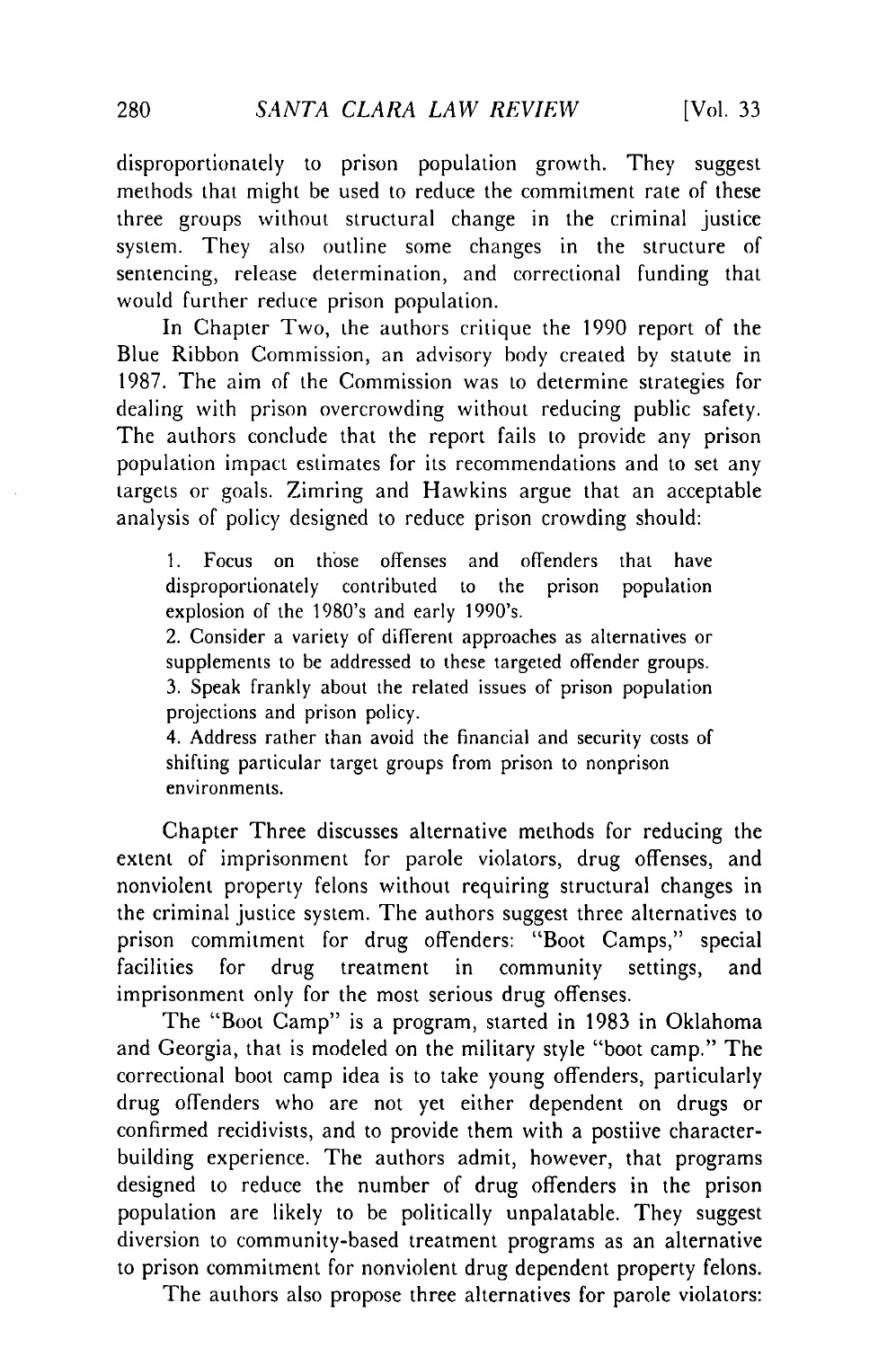community-based custodial facilities where parole failures can serve terms; the creation and more extensive use of nonincarcerative parole violation sanctions; and the raising of the recommitment threshold for selected groups of parolees. Given the high rate of drug test failure in the parole population, they argue that community-based drug treatment programs would be one significant alternative to custodial recommitment for tens of thousands of parole violators.

Chapter Four deals with a series of strategies that would require substantial changes in the legal framework of criminal sentencing in California. The authors feel that three of the four mechanisms-sentencing commission, early release, parole release system-would involve the creation of some administrative or executive branch agency of state government with power to set or to modify prison terms. They argue that the fourth mechanism-extension of probation subsidy programs-would produce substantial changes in the role of state government in financing local criminal justice.

Chapter Five deals in detail with forecasts of prison populations in future years. The Blue Ribbon Committee had projected a prison population of 136,000 by 1994 and recommended an immediate 3.5 billion dollar prison-building program. The Department of Corrections in its.Fall 1990 *Population Projections 1990* - *1996* predicted that prison population will reach 173,181 by June 30, 1997. A 1991 Department of Finance report suggested a prison population of 224,641 by the year 2000 and urged a prison-building program of \$10.2 billion. According to Zimring and Hawkins, it will take a near-record level of prison admissions throughout the decade to produce a prison population of 100,000. They argue that "any 10year prison population projection that predicts a level above 120,000 must be based either on assumptions of increasingly strict sentencing practices or on statistically unjustified predictions about changes in crime patterns."

Zimring and Hawkins have written an important book. This book is primarily aimed at legislators who address prison policy considerations that confront California. However, the book is also of interest to criminal attorneys and academics who wish to see structural changes in the criminal justice system. The authors have demonstrated the fallacy underlying the prison population projections for the 1990's and argue that with rational sentencing practices, California's prison population could even be reduced.

If Zimring and Hawkins are heeded, they could forestall a